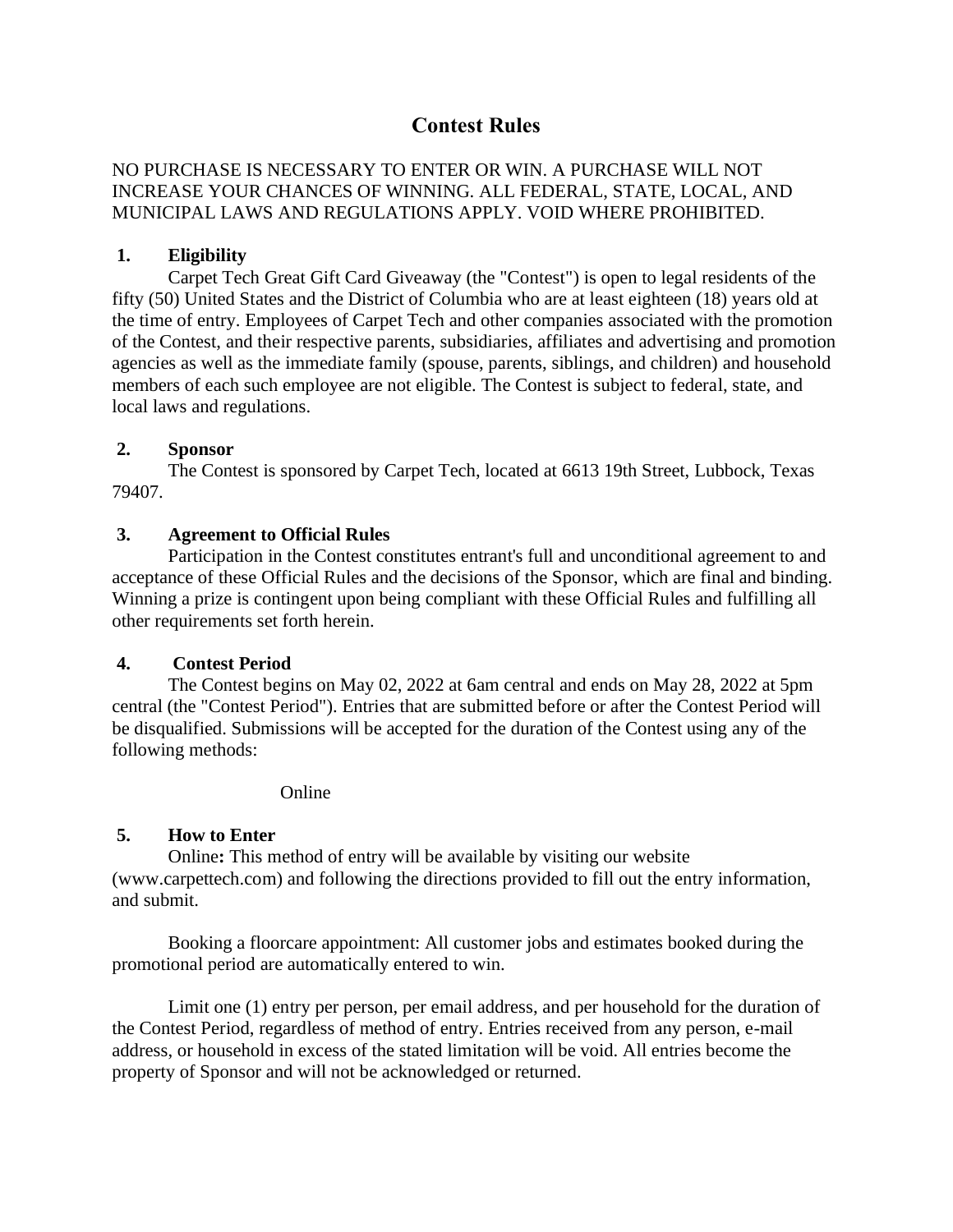### **6. PrizeDrawing**

Each Friday 5/6, 5/13, 5/20, 5/27, the Sponsor will select a potential winner in a random drawing from among all eligible entries received during that week. The odds of being selected depend on the number of entries received. The Sponsor will attempt to notify the potential winner via telephone or email by Tuesday the following week. If the potential winner cannot be contacted within five (5) days after the date of the first attempt to contact him/her, the Sponsor may select an alternate potential winner in his/her place at random from the remaining nonwinning, eligible entries.

# **7. Winner Notification**

The potential winners will be notified by email, text or phone. Each potential winner (parent/legal guardian if a minor in his/her state of residence) will be required to complete, electronically sign and submit a Declaration of Compliance within five (5) days of the date notice or attempted notice is sent, in order to claim his/her prize. If a potential winner cannot be contacted, or fails to submit the Declaration of Compliance within the required time period (if applicable), or prize is returned as undeliverable, potential winner forfeits prize. If the potential winner is at least 18 but still considered a minor in his/her jurisdiction of residence, Sponsor reserves the right to award the prize in the name of his/her parent or legal guardian, who will be required to sign the Declaration of Compliance on the potential winners behalf and fulfill any other requirements imposed on winner set forth herein. Potential winners must continue to comply with all terms and conditions of these Official Rules, and winning is contingent upon fulfilling all requirements. In the event that a potential winner is disqualified for any reason, Sponsor will award the applicable prize to an alternate winner by random drawing from among all remaining eligible entries. Only three (3) alternate drawings will be held, after which the prize will remain un-awarded. Prizes will be fulfilled approximately 8-10 weeks after the conclusion of the Contest.

#### **8. Prizes**

\$250 prepaid gift card awarded weekly in each Carpet Tech location (Lubbock, Amarillo, Permian Basin),

The winner of each week's \$250 gift card will be announced publicly on Monday, 5/9/22, 5/16/22, 5/23/22, 5/30/22.

# **9. General Conditions**

In the event that the operation, security, or administration of the Contest is impaired in any way for any reason, including, but not limited to fraud, virus, bug, worm, unauthorized human intervention or other technical problem, or in the event the Contest is unable to run as planned for any other reason, as determined by Sponsor in its sole discretion, the Sponsor may, in its sole discretion, either (a) suspend the Contest to address the impairment and then resume the Contest in a manner that best conforms to the spirit of these Official Rules or (b) terminate the Contest and, in the event of termination, award the prize at random from among the eligible, non-suspect entries received up to the time of the impairment. The Sponsor reserves the right in its sole discretion to disqualify any individual it finds to be tampering with the entry process or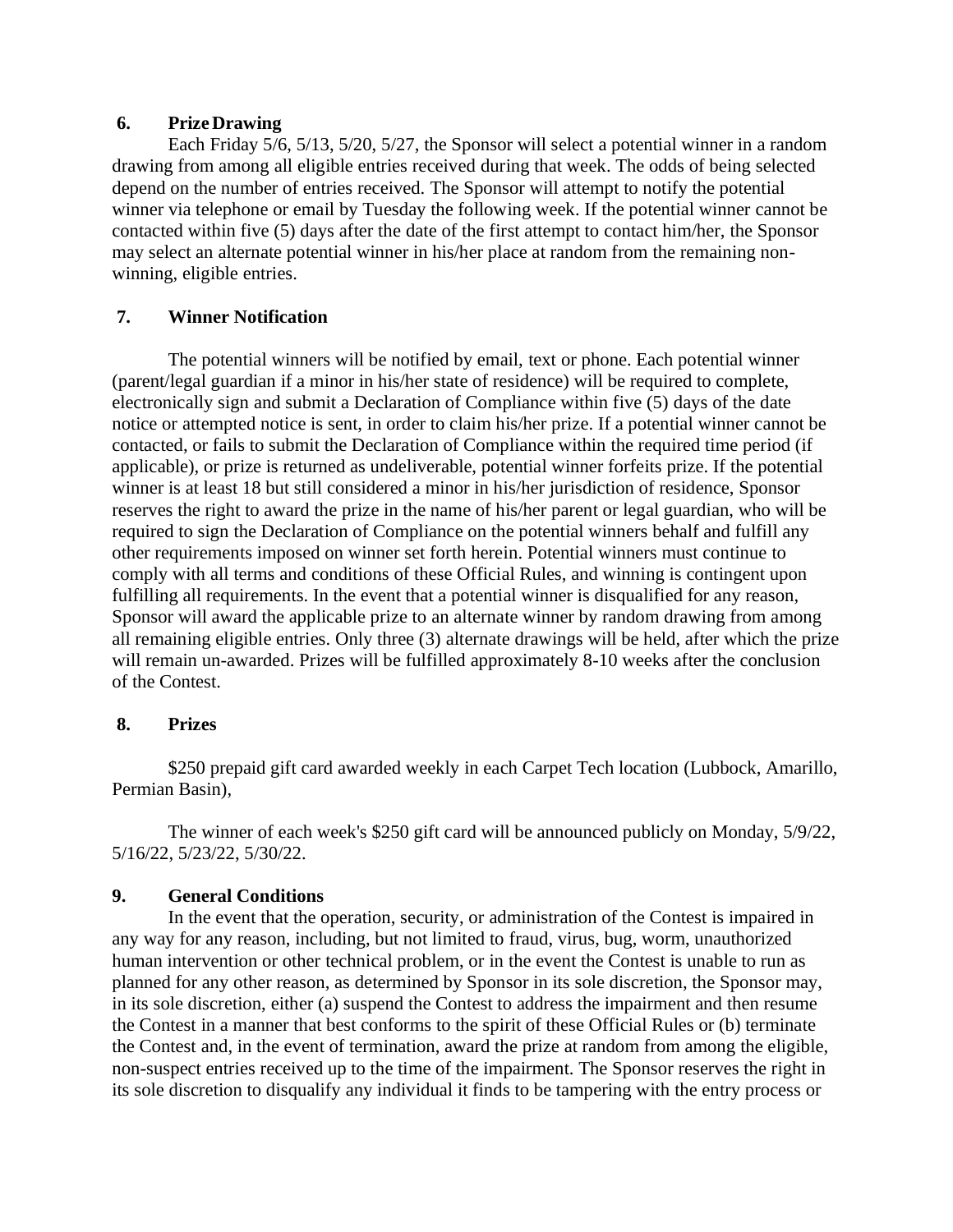the operation of the Contest or to be acting in violation of these Official Rules or in an unsportsmanlike or disruptive manner. Any attempt by any person to damage the website or undermine the legitimate operation of the Contest may be a violation of criminal and civil law, and, should such an attempt be made, the Sponsor reserves the right to seek damages (including attorney's fees) and any other remedies from any such person to the fullest extent permitted by law. Failure by the Sponsor to enforce any provision of these Official Rules shall not constitute a waiver of that provision.

#### **10. Release and Limitations of Liability**

By participating in the Contest, entrants agree to release and hold harmless the Sponsor, and each of their respective parents, subsidiaries, affiliates, advertising and promotion agencies, other companies associated with the Contest, and each of their respective officers, directors, employees, shareholders, representatives, and agents (the Released Parties) from and against any claim or cause of action arising out of participation in the Contest or receipt or use of the prize (including any travel or activity related thereto), including, but not limited to: (a) any technical errors associated with the Contest, including lost, interrupted or unavailable Internet Service Provider (ISP), network, server, wireless service provider, or other connections, availability or accessibility or miscommunications or failed computer, satellite, telephone, cellular tower or cable transmissions, lines, or technical failure or jumbled, scrambled, delayed, or misdirected transmissions or computer hardware or software malfunctions, failures or difficulties; (b) unauthorized human intervention in the Contest; (c) mechanical, network, electronic, computer, human, printing or typographical errors; (d) application downloads, (e) any other errors or problems in connection with the Contest, including, without limitation, errors that may occur in the administration of the Contest, the announcement of the winner, the cancellation or postponement of the event and/or the flyover, if applicable, the incorrect downloading of the application, the processing of entries application downloads or in any Contest-related materials; or (f) injury, death, losses or damages of any kind, to persons or property which may be caused, directly or indirectly, in whole or in part, from entrants participation in the Contest or acceptance, receipt or misuse of the prize (including any travel or activity related thereto). Entrant further agrees that in any cause of action, the Released Parties liability will be limited to the cost of entering and participating in the Contest, and in no event shall the entrant be entitled to receive attorney's fees. Released Parties are also not responsible for any incorrect or inaccurate information, whether caused by site users, tampering, hacking, or by any equipment or programming associated with or utilized in the Contest. Entrant waives the right to claim any damages whatsoever, including, but not limited to, punitive, consequential, direct, or indirect damages.

#### **11. Disputes**

Except where prohibited, each entrant agrees that any and all disputes, claims and causes of action arising out of, or connected with, the Contest or any prize awarded shall be resolved individually, without resort to any form of class action, and exclusively by the appropriate court located in Texas. All issues and questions concerning the construction, validity, interpretation and enforceability of these Official Rules, entrants rights and obligations, or the rights and obligations of the Sponsor in connection with the Contest, shall be governed by, and construed in accordance with, the laws of Texas, without giving effect to any choice of law or conflict of law rules, which would cause the application of the laws of any jurisdiction other than Texas.